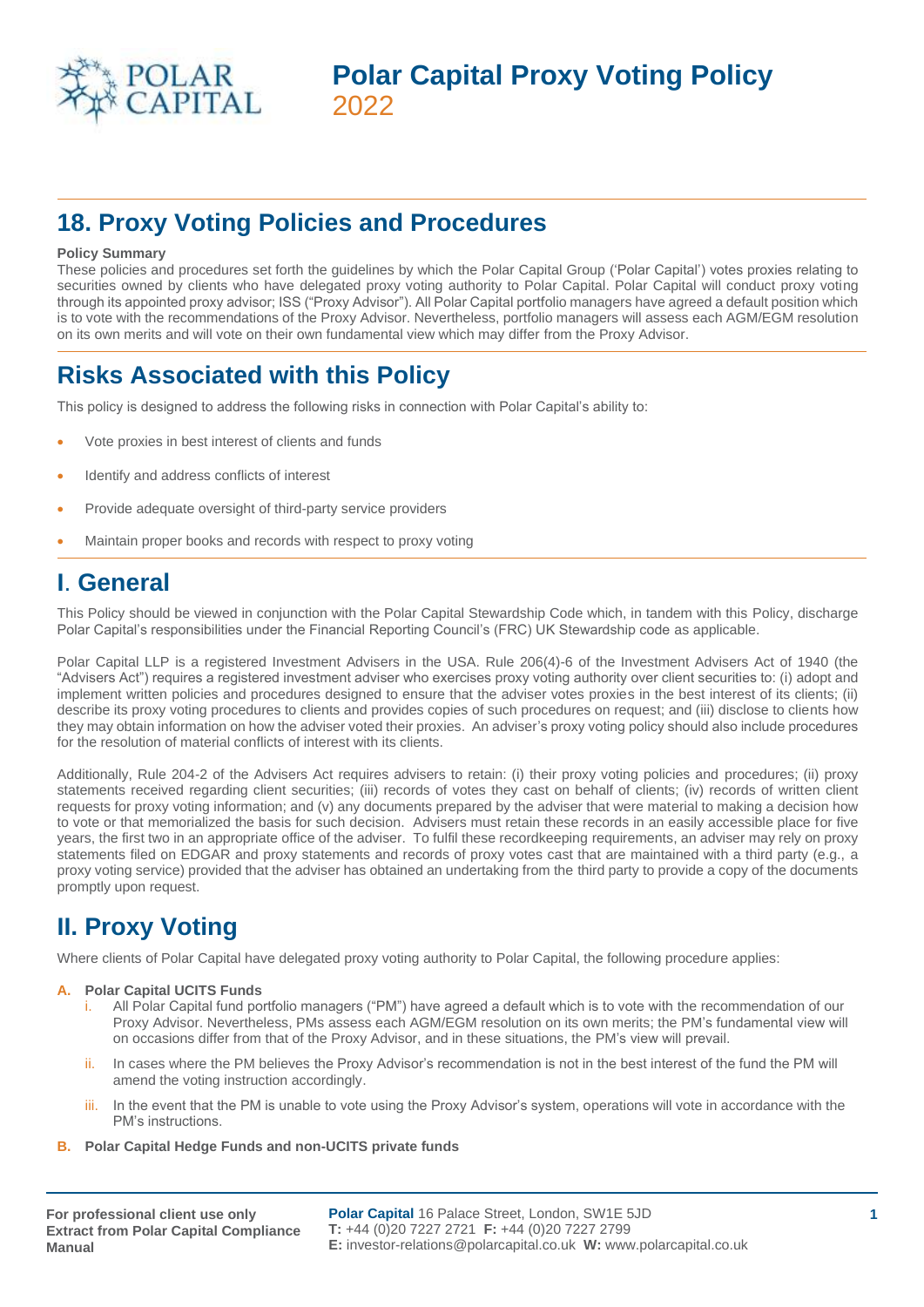

- i. All Polar Capital fund portfolio managers ("PM") have agreed a default which is to vote with the recommendation of our Proxy Advisor. Nevertheless, PMs assess each AGM/EGM resolution on its own merits; the PM's fundamental view will on occasions differ from that of the Proxy Advisor, and in these situations, the PM's view will prevail.
- In cases where the PM believes the Proxy Advisor's recommendation is not in the best interest of the fund the PM will amend the voting instruction accordingly.
- iii. In the event that the PM is unable to vote using the Proxy Advisor's system, operations will vote in accordance with the PM's instructions.

#### **C. Polar Capital Trusts**

- All Polar Capital investment trust portfolio managers ("PM") have agreed a default which is to vote with the recommendation of our Proxy Advisor. Nevertheless, portfolio managers assess each AGM/EGM resolution on its own merits; the portfolio manager's fundamental view will on occasions differ from that of the Proxy Advisor, and in these situations, the portfolio manager's view will prevail.
- ii. In cases where the PM believes the Proxy Advisor's recommendation is not in the best interest of the fund the PM will amend the voting instruction accordingly.
- iii. In the event that the PM is unable to vote using the Proxy Advisor's system, operations will vote in accordance with the PM's instructions.

#### **D. US Mutual Funds**

- i. All Polar Capital fund portfolio managers ("PM") have agreed a default which is to vote with the recommendation of our Proxy Advisor. Nevertheless, PMs assess each AGM/EGM resolution on its own merits; the PM's fundamental view will on occasions differ from that of the Proxy Advisor, and in these situations, the PM's view will prevail.
- ii. In cases where the PM believes the Proxy Advisor's recommendation is not in the best interest of the fund the PM will amend the voting instruction accordingly.
- iii. In the event that the PM is unable to vote using the Proxy Advisor's system, operations will vote in accordance with the PM's instructions.

#### **E. Melchior SICAV Funds**

- i. The Melchior funds (MST) portfolio managers ("PM") have agreed a default which is to vote with the recommendation of the Proxy Advisor. Nevertheless, PMs assess each AGM/EGM resolution on its own merits; the PM's fundamental view will on occasions differ from that of the Proxy Advisor, and in these situations, the PM's view will prevail.
- ii. In cases where the PM believes the Proxy Advisor's recommendation is not in the best interest of the fund the PM will amend the voting instruction accordingly.
- iii. In the event that the PM is unable to vote using the Proxy Advisor's system, Operations will vote in accordance with the PM's instruction.

#### **F. Managed accounts**

i. Proxy voting is the responsibility of the underlying client. If the PM wishes to vote the he/she must seek the necessary approvals from the client.

## **III. Limitations on Proxy Voting**

Polar Capital cannot guarantee the ability to vote proxies of companies domiciled outside of the United Kingdom at all times because in certain countries, proxy voting can be complicated and onerous and may not be supported by the Proxy Advisor. Certain countries have no procedures for mailing in proxy votes, thereby requiring shareholders to attend the meeting in person in order to exercise their vote. Some countries also allow companies to engage in 'share-blocking' whereby trading company stock within a given period of time on or around a meeting date is prohibited.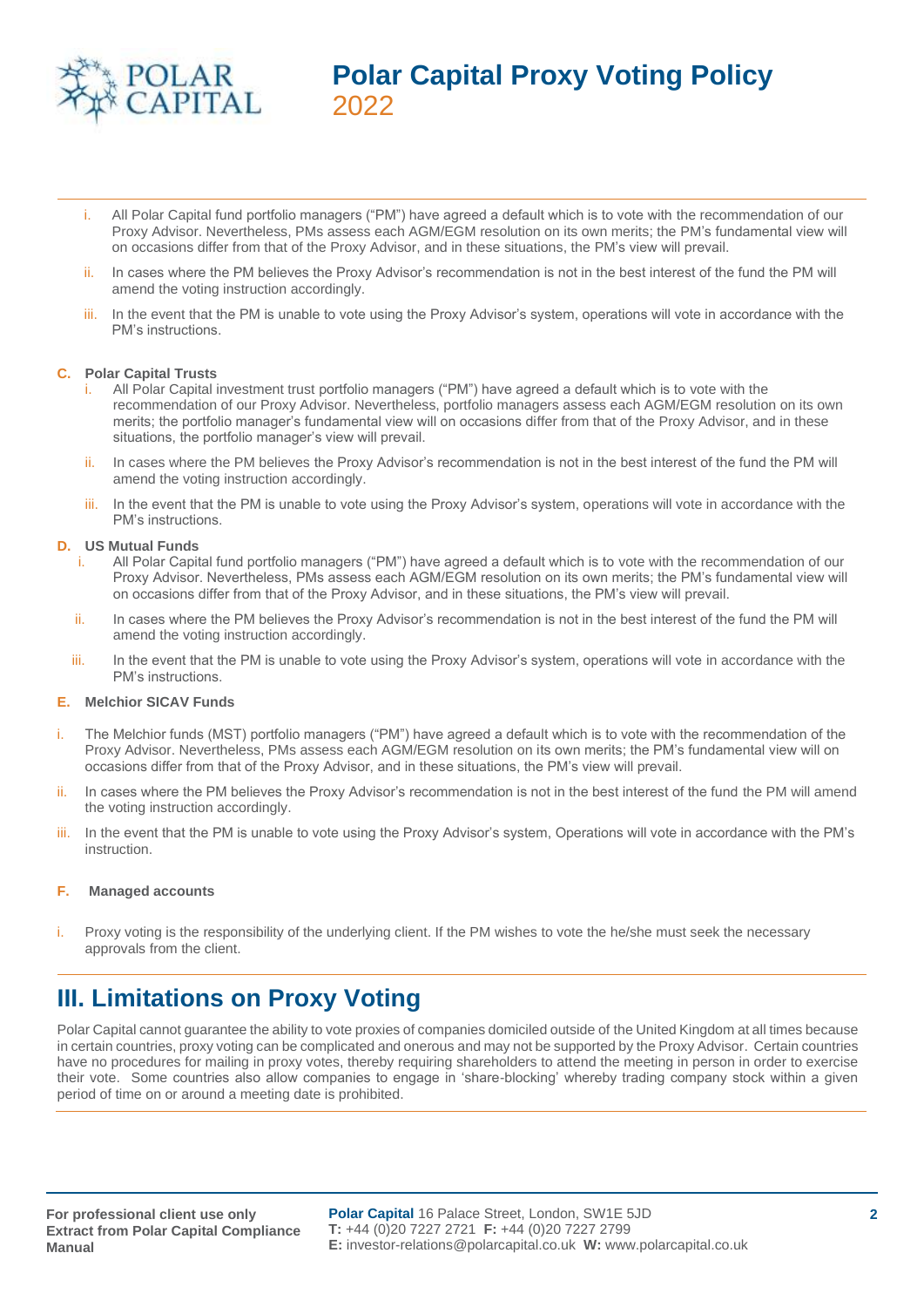

# **IV. Conflicts of Interest**

When any proxy raises material conflicts between the applicable Portfolio Manager, whether arising from any material business, personal or familiar relationship with senior personnel at a company in question or a material arrangement with any such company, such conflict will be fully disclosed to the Chief Investment Officer and the Legal and Compliance Officer. In the event of a conflict, the Chief Investment Officer and the Legal and Compliance Officer will determine the manner in which such proxies should be voted to achieve the best interests of the clients, which may include disclosure of the facts surrounding any such material conflict to the client for consents before voting.

# **V. Records**

Operations alongside The Proxy Advisor will maintain a file or database of: (i) these proxy voting policies and procedures; (ii) proxy statements received regarding client securities;<sup>1</sup> (iii) records of votes cast by the Portfolio Manager on behalf of its clients; (iv) records of client requests for proxy voting information; and (v) any documents prepared by the Portfolio Manager that were material to the voting decision or that memorialized the basis for the decision, including any specific instructions received from clients and any correspondence with clients with respect to the voting of proxies. Such records shall be kept in the manner and for the time periods specified in Polar Capital's books and records policy.

Polar Capital will disclose to its clients how they may obtain information from Polar Capital on how their securities were voted. This disclosure will also be made in the ADV in case of US clients.

The Proxy Advisor will provide a detailed list of all proxies voted on a regular basis to the Chief Operating Officer, the Chief Investment Officer and Legal & Compliance Officer.

1 In lieu of retaining copies of proxy statements, Polar Capital may rely on proxy statements filed with the Securities and Exchange Commission.

# **VI. Proxy Voting Disclosure Guidelines**

- Upon request or as required by law or regulation, Polar Capital will disclose to a client or a client's fiduciaries the manner in which Polar Capital Portfolio Managers exercised voting rights on behalf of such client.
- Polar Capital will review any requests from clients about its intended vote on a case by case basis. Requests will be escalated to the Chief Compliance Officer or her designee and any disclosure would be in line with local fund rules and regulations and may be subject to the respective Fund Board's approval.
- Polar Capital will disclose its voting in line with the polar capital stewardship code and in conjunction with the Shareholders Rights Directive disclosure on the company website [http://www.polarcapital.co.uk/Navigate.aspx/Default/1/Corporate-](http://www.polarcapital.co.uk/Navigate.aspx/Default/1/Corporate-Information/Document-Library)[Information/Document-Library.](http://www.polarcapital.co.uk/Navigate.aspx/Default/1/Corporate-Information/Document-Library)
- Polar Capital may inform the company (not their agent) where it has decided to vote against any material resolution at their company.
- The Chief Compliance Officer or his/her designee must approve exceptions to this disclosure policy.

Nothing in this policy should be interpreted as to prevent dialogue with the company and its advisers by the industry analyst, proxy voting delegate or other appropriate senior investment personnel when a company approaches Polar Capital to discuss governance issues or resolutions they wish to include in their proxy statement that is allowed under applicable law.

## **Responsible Parties**

**The following parties will be responsible for implementing and enforcing this policy:** The Chief Compliance Officer, The Chief Investment Officer or his or her designee (the "Responsible Parties").

### **Documentation**

**Monitoring and testing of this policy will be documented in the following ways:** 

• Annual review by the Chief Compliance Officer or his/her designee of the adequacy and effectiveness of these procedures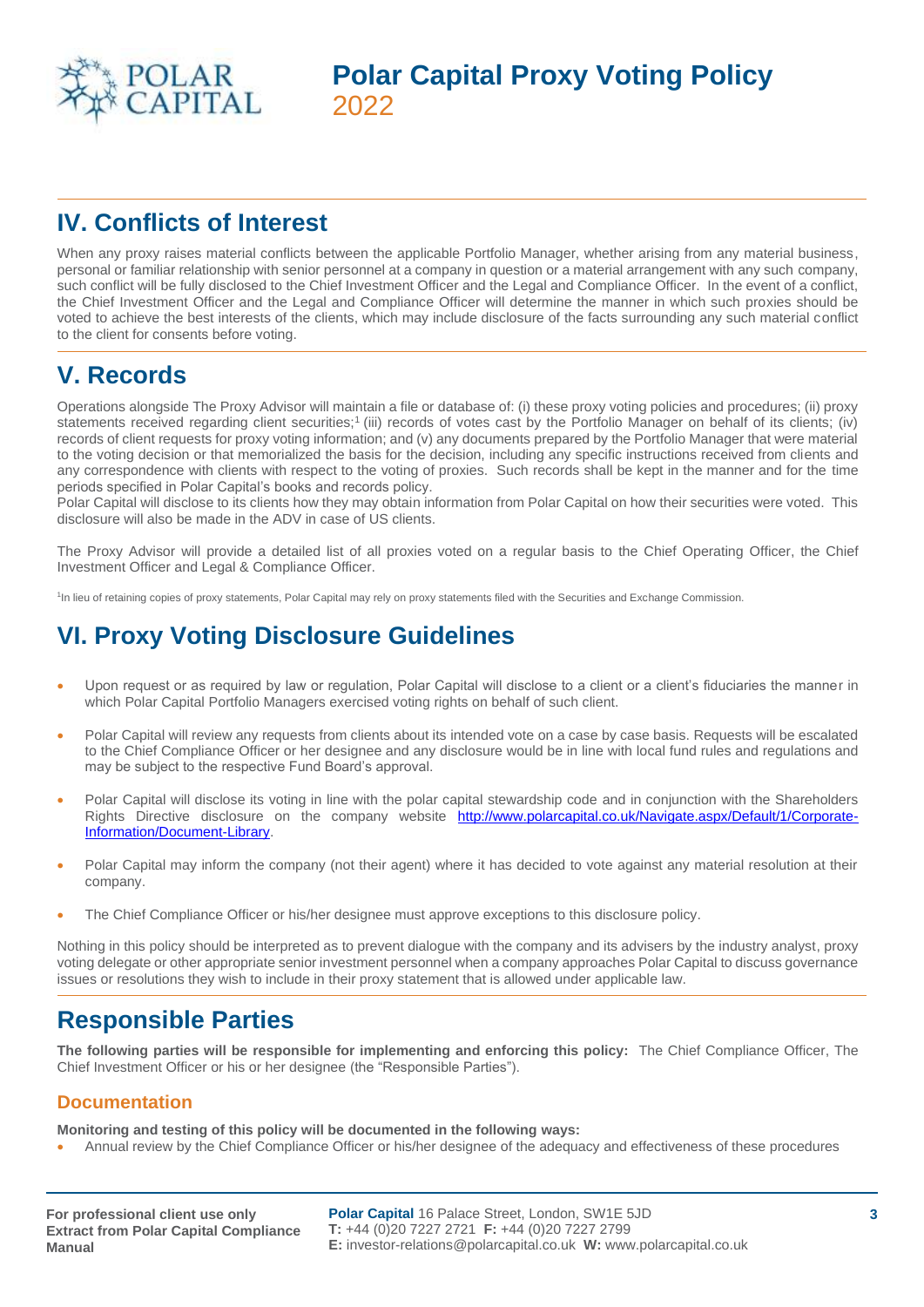

- Periodic review of any proxy service vendor by the Chief Compliance Officer or his/her designee
- Review of voting records
- Periodic review of proxy votes

### **Compliance Dates**

#### **The following compliance dates should be added to the compliance calendar:**

- Annual review by the Chief Compliance Officer or his/her designee of the adequacy and effectiveness of these procedures
- Periodic review of any proxy service vendor by the Chief Compliance Officer his/her designee
- Periodic review of proxy votes by Chief Investment Officer and Operations
- Periodic spot check to ensure that proxies are being voted consistent with the Proxy Voting Guidelines
- Review of proxy votes by Investment teams

### **Other Policies**

**Other policies that this policy may affect include:** 

- Books and Records Policy
- Code of Ethics
- Stewardship Code disclosure
- Shareholder rights disclosure

### **Disclosures**

**The following disclosures are aligned with this policy:**

• Form ADV

## **Exhibit A**

### **Summary Of Proxy Voting Guidelines**

Pursuant to Rule 206(4)-6 under the Advisers Act, Polar Capital is required to adopt proxy voting policies and procedures. Polar Capital has established and adopted such policies and procedures. Below is a summary of the proxy voting policies and procedures established by the Applicant, yet not applicable to the Company.

#### **General Policy**

Polar Capital will vote proxies by balancing the best interest of the company concerned over the long term, in conjunction with maximizing the value of investments for its clients, on consideration of advice received from the Proxy Advisor.

When voting proxies, Polar Capital will give substantial weight to the recommendation of the Proxy Advisor but will not support a position if it determines that such position is not in the best interest of the company's shareholders (such as golden parachutes or option grants that dilute shareholder interests).

#### **Conflicts of Interest**

From time to time proxy proposals may present conflicts between the interest of clients and Polar Capital, its affiliates and their employees. Such conflicts may arise when proxy votes on non-routine matters are solicited by an issuer that has a business relationship with the Applicant or its affiliates. In the event of a conflict, such PM's, The Chief Investment Officer and the Legal and Compliance Officer will determine the manner in which such proxies should be voted to achieve the best interests of the Clients, which may include disclosure of the facts surrounding any such material conflict to the Client for consents before voting.

#### **Client Requests**

Clients may request information on how Applicant has voted for their clients and may request Applicant's Proxy Voting Policies and Procedures by contacting:

**For professional client use only Extract from Polar Capital Compliance Manual**